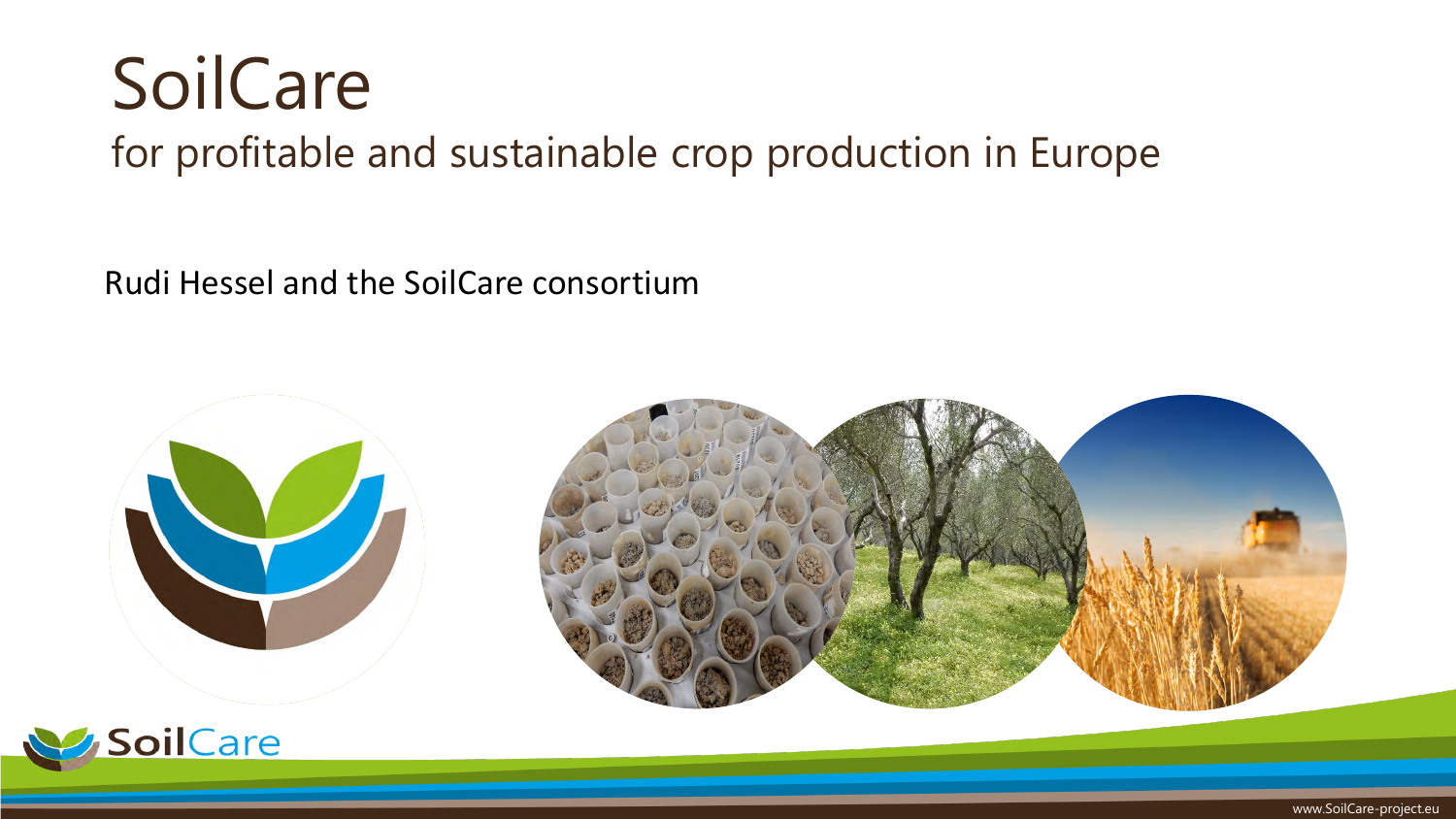# Why SoilCare?

Concerns about European crop production (2015):

- Competitiveness of EU farmers
- Profitability of crop production
- Massive use of expensive external inputs
- Environmental sustainability of agricultural systems
- Decreasing soil quality







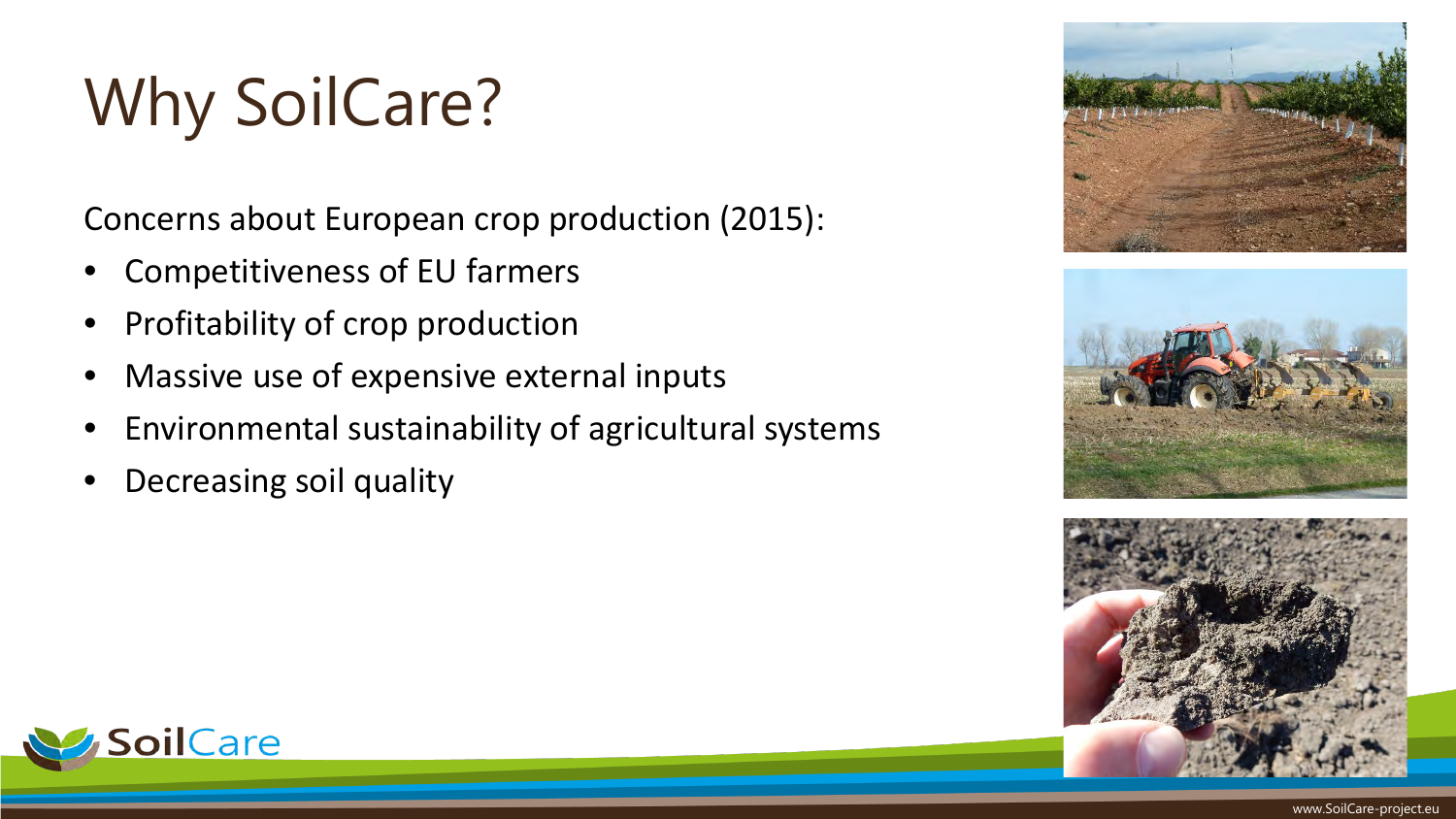#### Aim

Identify and evaluate promising cropping systems that increase profitability and sustainability of agriculture across Europe

# **Objectives**

Identify *soil-improving cropping systems* (SICS) with positive impacts on profitability and sustainability in Europe

Assess the potential of SICS in 16 sites in Europe

Facilitate adoption and implementation of SICS

Analyse policies affecting adoption

Develop an interactive tool for the selection of SICS

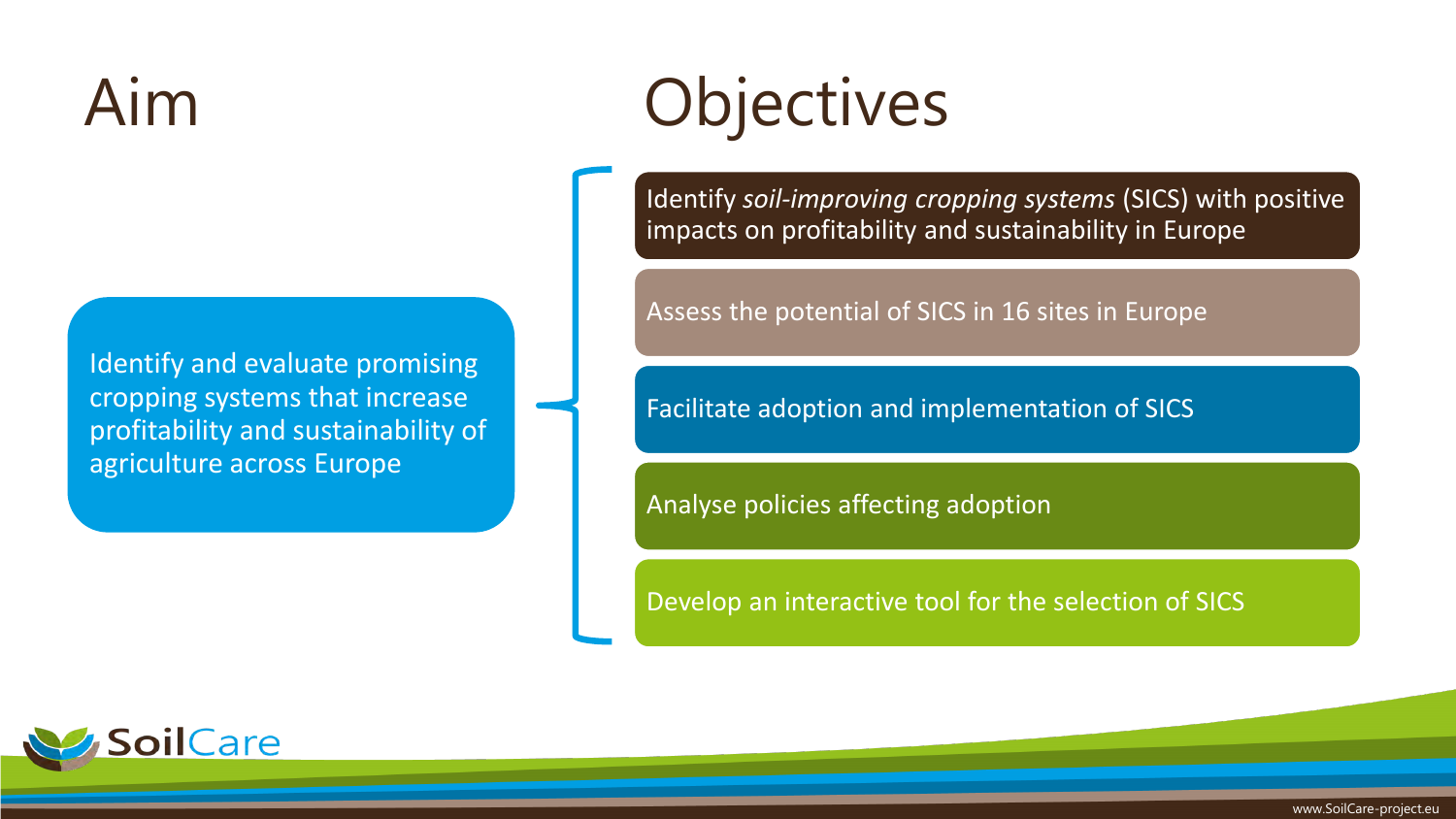#### SoilCare – simplified flowchart





www.SoilCare-project.eu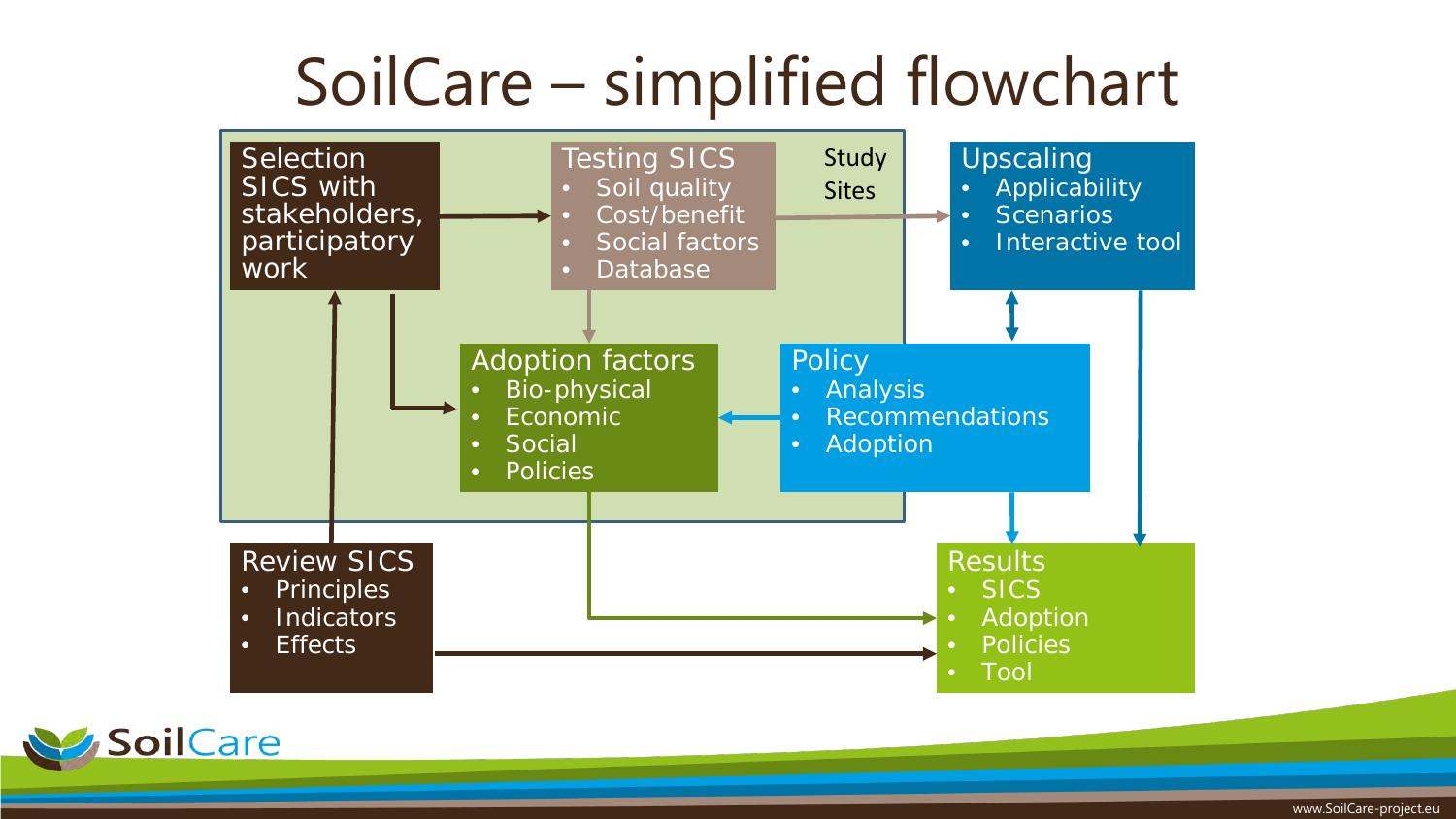### Set-up

- 16 Study Sites in Europe, covering different pedo-climatic, socio-cultural, economic and policy conditions.
- Three scales covered: farm scale, Study Site scale, and European scale.
- Participatory approach at farm scale (interviews, monitoring), SS scale (3-5 workshops) & EU level (2 workshops)
- Different conditions require different CS. Applicability, profitability and environmental impacts of the SICS will therefore vary across Europe



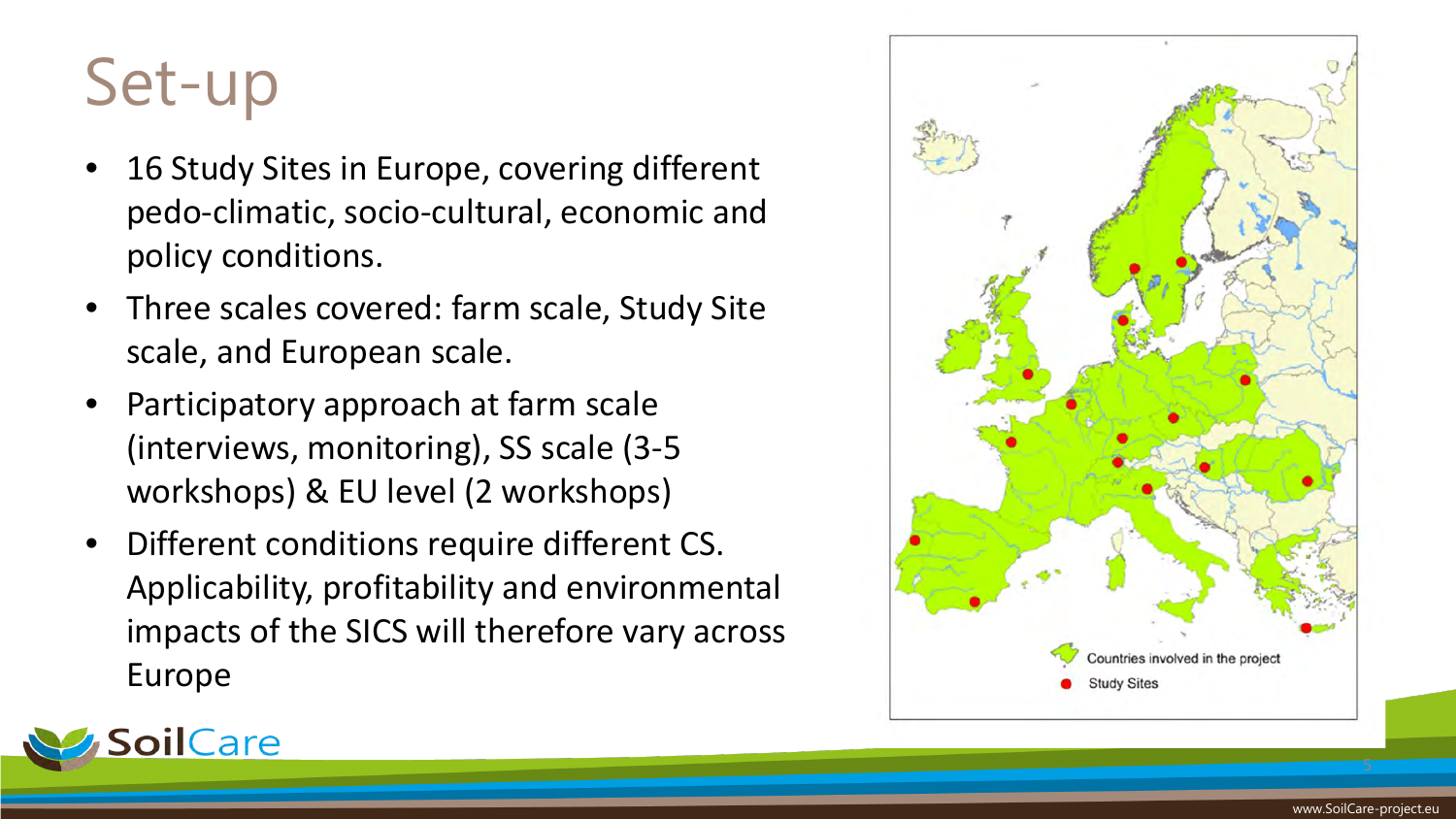### Clusters of SICS

Alleviation of compaction (4)

Soil improving crops (10)

Fertilization/ Amendments (7)

Soil cultivation (7)



• Slightly different monitoring for different clusters

- In analysis, importance of different indicators varies between clusters
- Allowed for closer collaboration between study sites within same cluster
	- Similar issues
	- Joint publications

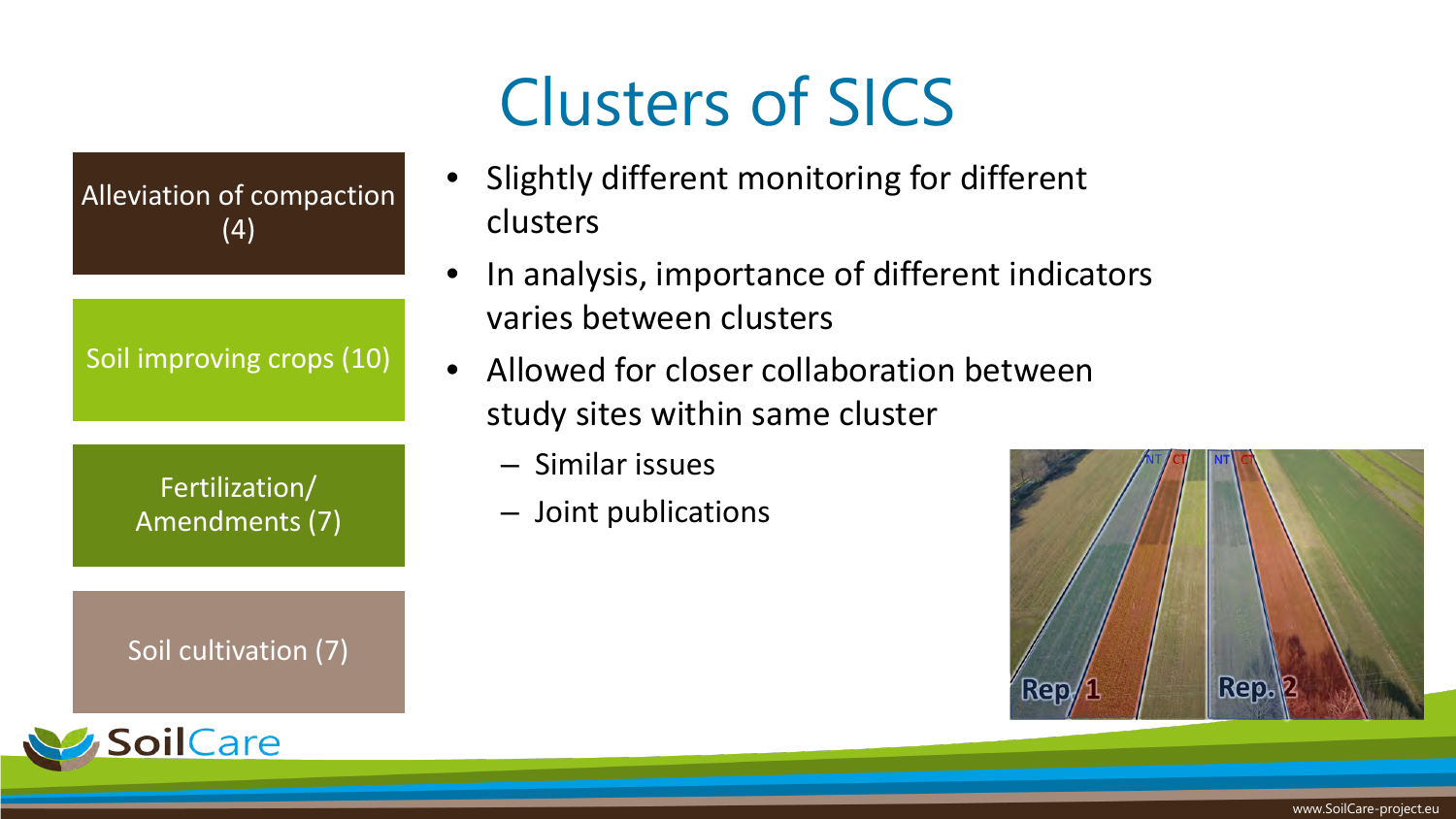#### Some results

Available on website ([https://www.soilcare-project.eu/resources\)](https://eur03.safelinks.protection.outlook.com/?url=https%3A%2F%2Fwww.soilcare-project.eu%2Fresources&data=04%7C01%7Crudi.hessel%40wur.nl%7Ca304b4d8fe14472d2aec08d9297f60e4%7C27d137e5761f4dc1af88d26430abb18f%7C0%7C0%7C637586449329142553%7CUnknown%7CTWFpbGZsb3d8eyJWIjoiMC4wLjAwMDAiLCJQIjoiV2luMzIiLCJBTiI6Ik1haWwiLCJXVCI6Mn0%3D%7C1000&sdata=g1EE%2B46smp%2FxkbDatTA7Wx2HjhJX4%2B7mnrpkpmpJoL4%3D&reserved=0):

• Review of SICS

**pil**Care

- Report on soil advice
- Assessment Methodology SICS
- Monitoring of 135 CS in 27 experiments
- 31 Demonstration events,  $\sim$  950 participants
- Report on social factors influencing adoption
- Database with monitoring data from all study sites
- Dissemination products for different audiences

& all the things that will be presented today!

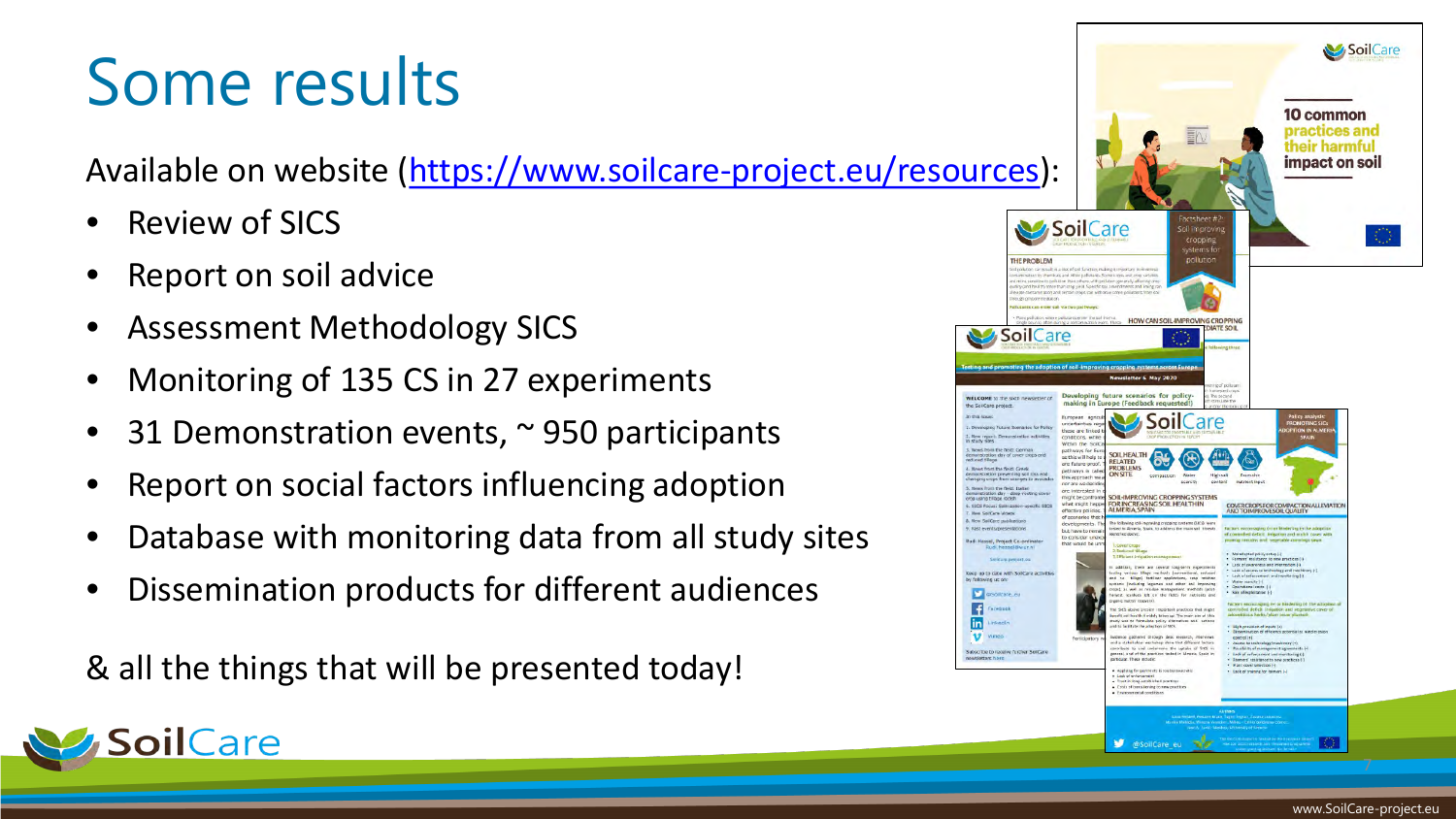### Summary

Focus on soil-improving cropping systems (SICS) that are profitable and sustainable

Trans-disciplinary approach looking at bio-physical conditions, policies, socio-cultural & economic issues and adoption

Multiple study sites covering range of conditions in Europe

Basic questions: Which SICS can be applied where in Europe to best effect? What (policy) actions are required to facilitate their uptake?